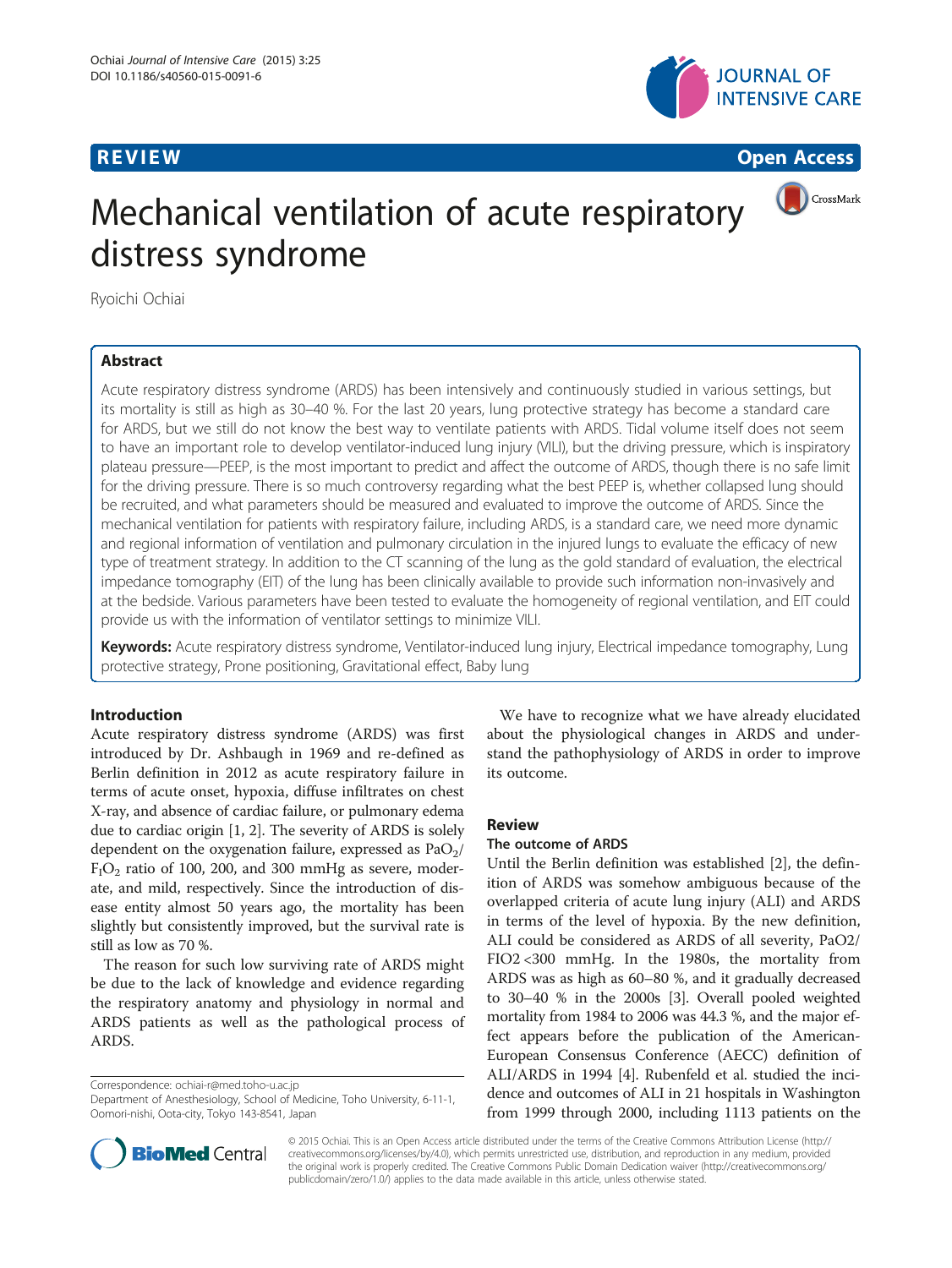mechanical ventilation during this period [[5\]](#page-7-0). The crude incidence rate of ALI was 78.9 per 100,000 person-years, and the age-adjusted incidence was 86.2 per 100,000 person-years. The in-hospital mortality was 38.5 % and increased with age from 24 % for patients 15 through 19 years of age to 60 % for those 85 years of age or older. In this population, it is quite interesting that almost 90 % of those patients with ALI were involved with sepsis.

Such high mortality from ARDS might be associated with various factors other than respiratory failure. Some studies reported that the mortality is more commonly related to the development of sepsis and multiple organ failure (MOF) and others that it is related with severity of respiratory failure. Ferring et al. studied the clinical and biological data to elucidate what makes the mortality from ARDS much worse [\[6\]](#page-7-0). Over a 2-year period in his ICU, 129 patients were treated for ARDS, defined as PaO2/FIO2 <200 mmHg. The overall mortality rate was 52 %. The primary cause of death was sepsis and MOF (49 %), followed by refractory hypoxia (16 %), cardiac failure or arrhythmias (15 %), neurological failure (10 %), and other causes (8 %). The mortality was related to age and degree of organ failure. In addition, mortality was higher in septic patients than in non-septic patients. Although there has been a report of high incidence of refractory hypoxia as a cause of death by ARDS [\[7](#page-7-0)], sepsis and MOF is the leading cause of death in patients with ARDS, and any treatment which can prevent developing

sepsis and MOF should be conducted, which is the goal of lung protective strategy [\[8, 9\]](#page-7-0).

In conclusion, almost 50 years after the introduction of ARDS by Ashbaugh, the mortality is still 30 to 40 %, and such high mortality could be associated with the concomitant development of sepsis and MOF. In order to improve the outcome of ARDS, we have to consider the strategy to reduce the incidence of sepsis and MOF.

# Lung protective ventilation strategies

The first report was by Amato and his coworkers that the protective ventilation strategy with small tidal volume in the patients with ARDS resulted in the better outcome, when compared with those with larger tidal volume, published in 1998 [\[10](#page-7-0)]. Until now, there have been six RCTs done to compare the mortality between the groups with smaller tidal volume and with larger tidal volume [[10](#page-7-0)–[15](#page-7-0)]. Those clinical studies are summarized in Table 1.

In these studies, it is quite clear that those patients with ARDS had an extremely wide variety of back grounds in terms of tidal volume, PEEP, inspiratory plateau pressure, and concomitant incidence of sepsis or pneumonia. Indeed, the mortality in control group of the studies by Amato and Villar was 71 and 53 %, respectively, and seems extremely higher than the mortality of ordinary care of 30 to 40 %, which is reported elsewhere [[5](#page-7-0)]. It is clear that the range of ventilatory parameters was overlapped among the

| THECHALICAL VEHICATION IN THE DATENTS WILL AND J TU-TJT |                           |                             |                                       |                           |                             |                            |
|---------------------------------------------------------|---------------------------|-----------------------------|---------------------------------------|---------------------------|-----------------------------|----------------------------|
|                                                         | Author (journal)          |                             |                                       |                           |                             |                            |
|                                                         | Amato<br>(NEJM 1998) [10] | ARDSNet<br>(NEJM 2000) [11] | <b>Brochard</b><br>(AJRCCM 1998) [12] | Brower<br>(CCM 1999) [13] | Stewart<br>(NEJM 1998) [14] | Villar<br>(NEJM 2006) [15] |
| $\sqrt{n}$                                              | 24                        | 429                         | 58                                    | 26                        | 60                          | 45                         |
| $V_T$ (ml/kg)                                           | 763 $(26)^a$              | 11.8(0.8)                   | 10.3(1.7)                             | 10.2(0.1)                 | 10.7(1.4)                   | 10.2(1.2)                  |
| PEEP (cm H <sub>2</sub> O)                              | 6.9(0.8)                  | 8.6(3.6)                    | 10.7(2.3)                             | 8.8(0.8)                  | 7.2(3.3)                    | 9.0(2.7)                   |
| Plateau P. (cm $H_2O$ )                                 | 34.4 (1.9)                | 33(9)                       | 31.7(6.6)                             | 30.6(0.8)                 | 26.8(6.7)                   | 32.6(6.2)                  |
| Mortality (%)                                           | 71.0                      | 39.8                        | 37.9                                  | 50.0                      | 47.0                        | 53.3                       |
| Pneumonia (%)                                           | 63.0                      | 36.0                        |                                       | 40.0                      | 48.3                        | 29.0                       |
| Sepsis (%)                                              | 79.0                      | 26.0                        |                                       | 20.0                      | 35.0                        | 26.7                       |
| $\sqrt{n}$                                              | 29                        | 432                         | 58                                    | 26                        | 60                          | 50                         |
| $V_T$ (ml/kg)                                           | 362 $(11)^{a}$            | 6.2(0.9)                    | 7.1(1.3)                              | 7.3(0.1)                  | 7.0(0.7)                    | 7.3(0.9)                   |
| PEEP (cm $H_2O$ )                                       | 16.3(0.7)                 | 9.4(3.6)                    | 10.7(2.9)                             | 9.8(0.8)                  | 8.6(3.0)                    | 14.1(2.8)                  |
| Plateau P. (cm $H_2O$ )                                 | 31.8(1.4)                 | 25(7)                       | 25.7(5.0)                             | 24.9(0.8)                 | 22.3(5.4)                   | 30.6(6.0)                  |
| Mortality (%)                                           | 38.0*                     | $31.0*$                     | 46.6                                  | 46.0                      | 50.0                        | $32.0*$                    |
| Pneumonia (%)                                           | 52.0                      | 33.0                        |                                       | 70.0                      | 35.0                        | 32.0                       |
| Sepsis (%)                                              | 86.0                      | 27.0                        |                                       | 20.0                      | 43.3                        | 28.0                       |
|                                                         |                           |                             |                                       |                           |                             |                            |

Table 1 Summary of six randomized control trials to compare the outcome of treatment between larger vs. smaller tidal volumes of mechanical ventilation in the patients with ARDS [\[10](#page-7-0)–[15\]](#page-7-0)

Numbers in parentheses are standard deviations

NEJM New England Journal of Medicine, AJRCCM American Journal of Respiratory and Critical Care Medicine, CCM Critical Care Medicine  $*p$  <0.05, compared with control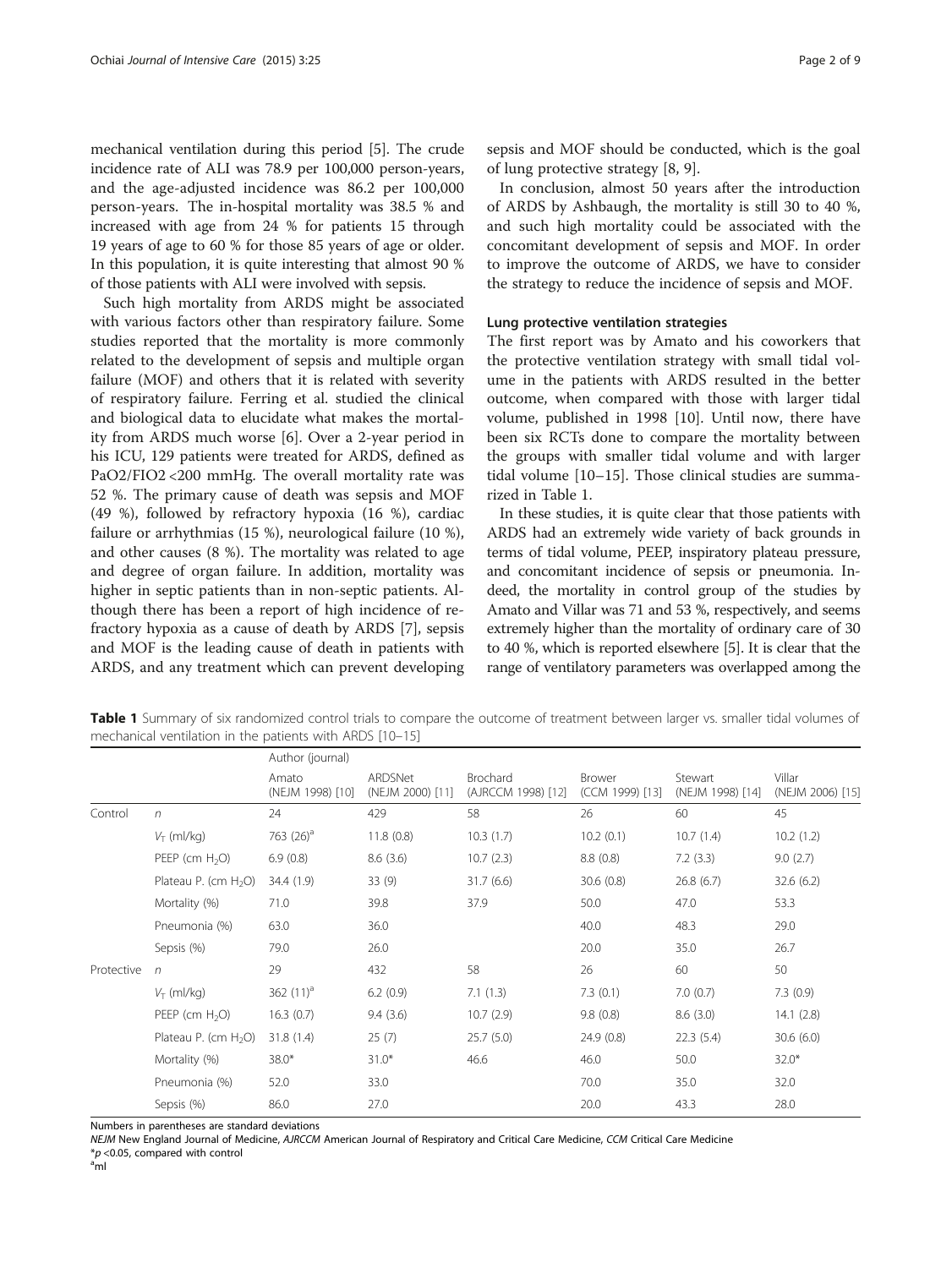groups, and thus the direct comparison is statistically difficult. In 2007 and 2013, the systematic reviews listed those six clinical studies and concluded that the lower tidal volume and inspiratory plateau pressure less than or equal to 31 cm  $H<sub>2</sub>O$  significantly reduced the mortality at day 28, hospital mortality, and morbidity [[16](#page-7-0), [17](#page-7-0)].

Eichacker et al. presented a meta-analysis of the first five randomized controlled trials of lung protective strategy [[10](#page-7-0)–[14](#page-7-0)], and proposed that in the two beneficial trials, the differences in mortality appear attributable to the increased mortality in the control arms as opposed to benefit in the low tidal volume arms, most likely due to the extremely higher plateau pressure in the control group of two beneficial groups [\[18\]](#page-7-0).

Amato et al. finally summarized the clinical effects of ventilatory components on the outcome of patients with ARDS [[19\]](#page-7-0). Mechanical-ventilation strategies that use lower end-inspiratory (plateau) airway pressures, lower tidal volumes  $(V_T)$ , and higher positive end-expiratory pressure (PEEP) can improve survival in patients with ARDS, but the relative importance of each component has not been clear. Each component is closely related with each other. Because respiratory-system compliance  $(C_{RS})$  is strongly related to the volume of aerated remaining lung (termed functional lung size), they hypothesized that the driving pressure  $(\Delta P = V_T/C_{RS})$ , which is tidal volume normalized in relation to  $C_{RS}$  but not by body weight, would be a better predictor of survival than  $V_T$  or PEEP in patients with ARDS.

They analyzed individual data from 3562 patients with ARDS enrolled in nine previously reported randomized trials in order to examine  $\Delta P$  as an independent variable associated with survival. As a result, two baseline variables (risk according to APACHE or SAPS and arterial pH) and two ventilator variables ( $F_1O_2$  and  $\Delta P$ ) were significantly associated with survival after multivariate adjustment. Higher  $\Delta P$  predicted lower survival consistently across trials ( $P = 0.13$  for heterogeneity).

Figure [1](#page-3-0) shows that in the pooled sample (including 3562 patients), higher plateau pressures were observed in patients with higher  $\Delta P$  or higher PEEP, but with different consequences (resampling A vs. B): higher mortality was noted only when higher plateau pressures were observed in patients with higher  $\Delta P$ s. Similarly, the protective effects of higher PEEP were noted only when there were associated decreases in  $\Delta P$  (resampling B vs. C). In addition, at constant levels of plateau pressure,  $V<sub>T</sub>$ was a strong predictor of survival when normalized to  $C_{RS}$  (i.e.,  $\Delta P$ ) but not when normalized to predicted body weight.

### Tidal volume and other parameters

As mentioned above, the outcome of ARDS is dependent on the involvement of MOF other than

respiratory failure. There is evidence that the way of mechanical ventilation has a significant effect on the cause of MOF. Indeed, unfortunately, there are still many who believed that the tidal volume of 6 ml/kg of predicted normal weight is a safe method to ventilate the patient with ARDS, but the essence of lung protective strategy is clearly demonstrated above and is to protect the lesion where the normal lung mechanics is maintained, from overstretch in terms of computed tomography (CT) numbers.

In the lungs which suffered from ARDS, the common pathophysiology is systematic inflammation and resultant pulmonary edema. The lungs of ARDS are wet and heavy, and the part of the lungs which seems normal and ready to accept the tidal ventilation is quite limited and probably dependent on the percentage of aeration of the diseased lungs. Mechanical ventilation, which is a standard therapy to maintain adequate gas exchange during ARDS, may lead to the acceleration of inflammatory process and may augment a pulmonary damage (ventilator-induced lung injury (VILI)). Indeed, analysis of CT images of patients with ARDS has demonstrated a non-homogenous distribution of pulmonary changes, such as hyperinflated, normally aerated, poorly aerated, and non-aerated compartments, according to the CT numbers (Hounsfield unit) [\[20](#page-8-0), [21\]](#page-8-0).

Gattinoni and coworkers provided the direct visual and biochemical evidence that the same tidal volume means different in the patients with different lung structures and alterations due to ARDS [\[22](#page-8-0)]. The adult patients with early ARDS were studied and ventilated with ARDSnet protective ventilator strategy. The patients studied were divided into two groups: the "more protected" group, where the tidal hyperinflation was less than 10 %, and the "less protected" group, with greater than 60 % of hyperinflation, while all the patients were ventilated with the same tidal volume of 6 ml/kg of predicted body weight. The less protected group is characterized by more hypoxic, higher plateau pressure, higher PEEP, and same static lung compliance. Simultaneously with chest CT scanning, the bronchoalveolar lavage was conducted and inflammatory cytokines, such as IL-6, IL-1β, IL-1ra, IL-8, and TNF-α were measured. In the "less protected" group, significantly higher concentrations of those cytokines were confirmed in the lavage fluid. This study clearly demonstrated that the ARDSnet lung protective strategy may not be protective of all patients with ARDS, and in the patients with heavier lungs, a larger non-aerated dependent compartment and less normally aerated compartment, VILI was induced because of the hyperinflation of the small normal lung despite of lowering tidal volume to 6 ml/kg and lowering plateau pressure less than 30 cm  $H_2O$ . And, an insufficient level of PEEP may cause tidal recruitment/derecruitment of the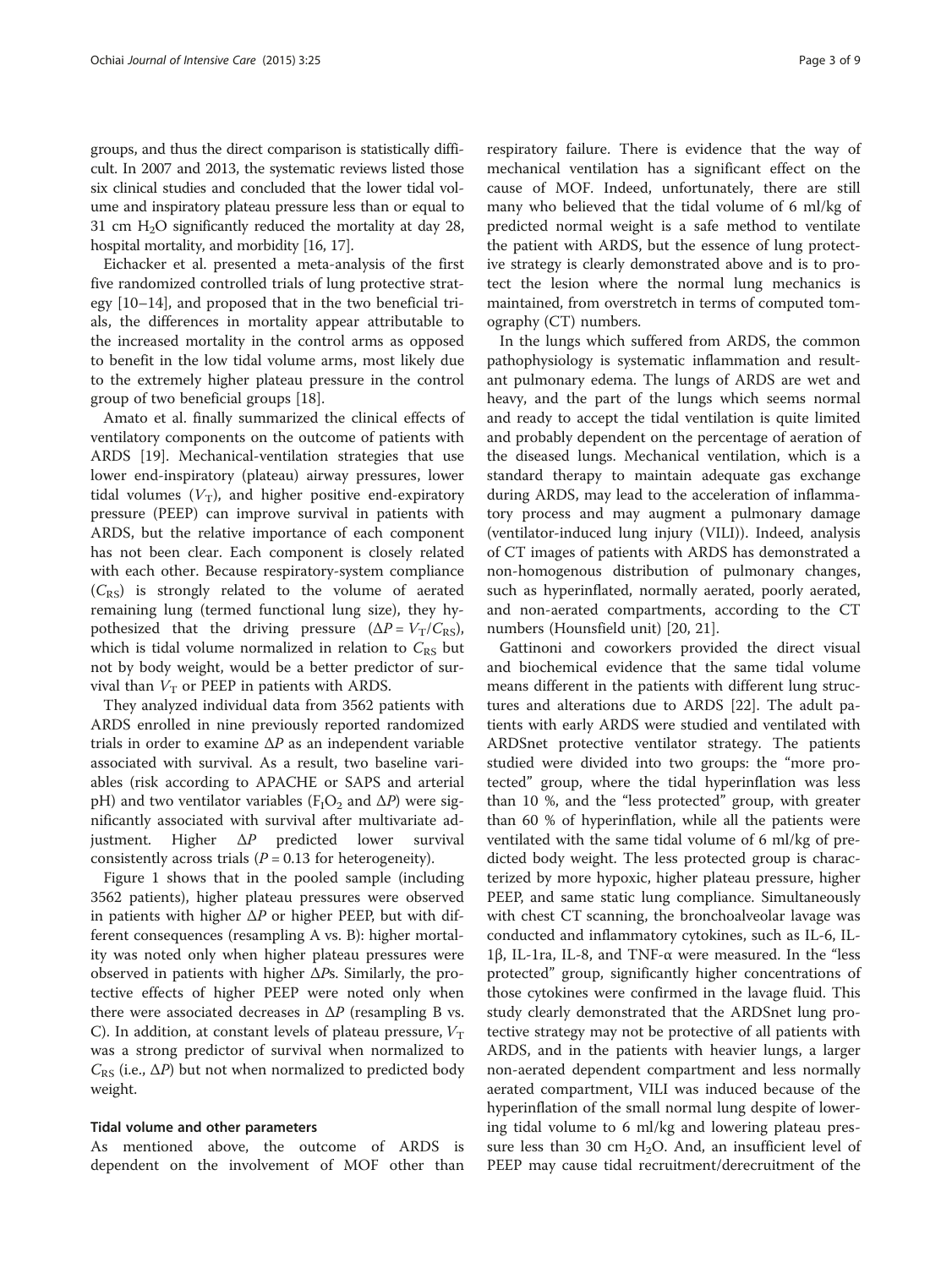<span id="page-3-0"></span>

Fig. 1 Relative risk of death in the hospital across relevant subsamples after multivariate adjustment—survival effect of ventilation pressures [\[19\]](#page-7-0). The upper stacked-bar diagrams illustrate the mean values for PEEP, inspiratory plateau pressure, and driving pressure (ΔP) observed in each subsample. The error bars represent 1 standard deviation. At the bottom, the respective relative risks for death in the hospital are shown, calculated for each subsample after multivariate adjustment (at the patient level) for the five covariates (trial, age, risk of death according to the Acute Physiology and Chronic Health Evaluation (APACHE) or Simplified Acute Physiology Score (SAPS), arterial pH at entry, and Pao2:Fio2 at entry) specified in model 1. Error bars represent 95 % confidence intervals. A relative risk of 1 represents the mean risk of the pooled population, which had an adjusted survival rate of 68 % at 60 days. With permission from the publisher

consolidated/poorly aerated region and can expose these regions to shear stress, increasing cytokines from lungs, leading to the MOF in remote organs [[22, 23](#page-8-0)].

Much smaller tidal volume was challenged by using extracorporeal approach. In severe ARDS, one of the alternative treatments other than mechanical ventilation is extracorporeal membrane oxygenation (ECMO), and its clinical significance has been proven [[24, 25](#page-8-0)]. But, ECMO is still a highly invasive treatment with significant risk and complications, with the mortality of 50–60 % [[24](#page-8-0), [25](#page-8-0)], which is highly dependent on the pre-ECMO parameters, presented as PRESERVE score [\[26\]](#page-8-0). It is assumed less invasive to use arteriovenous extracorporeal membrane carbon dioxide removal (AVECCO2R) than

ECMO, but evidence is highly limited on the efficacy of AVECCO2R. Bein and his coworkers compared the two groups of ARDS on ventilator-free days and mortality, one with a low tidal volume strategy ( $V<sub>T</sub> \sim 3$  m/kgpredicted body weight) using pumpless extracorporeal lung assist (AVECCO2R) and another with ARDSNet strategy (~6 ml/kg) without AVECCO2R [[27](#page-8-0)]. There was no significant difference in ventilator-free-day and mortality between the groups. Again, since this study did not adjust the tidal volume by static compliance, but only by body weight, it is clear the tidal volume itself has a limited importance in the treatment of ARDS, and the amount of aerated areas should be considered.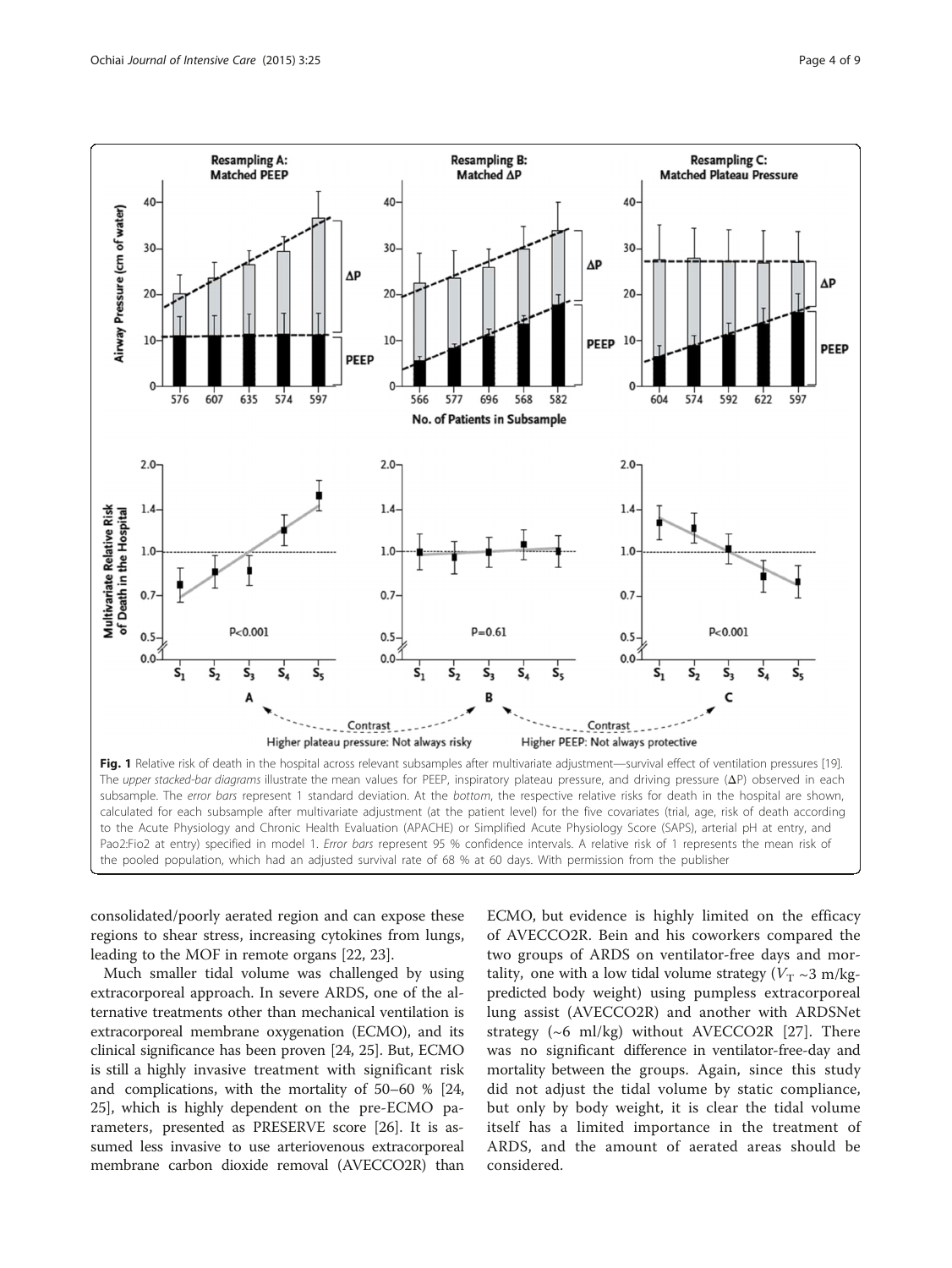#### VILI and hyperinflation/overstretch of the lung

Lung protective strategy and its success are dependent on the amount of aerated area in the ARDS lungs, and normally aerated region is highly variable among the patients and its severity of inflammation. The concept of baby lung was first introduced in middle 1980s [\[28](#page-8-0)], and it was presented that the respiratory-system compliance was well correlated only with the amount of normally aerated tissue. Gattinoni discovered that the ARDS lung is not stiff, but small, and the specific compliance of the residual inflated lung is nearly normal, as indicated by the specific tissue compliance [\[29](#page-8-0), [30](#page-8-0)]. Baby lung is located primarily in the non-dependent lung regions, but its position in the lung is likely to be dependent on the gravitational effect on the lung structure, since the high density in the dorsal regions in the supine position redistributes to the ventral regions in prone position [\[31](#page-8-0)]. The gravitational effect on the regional distribution of ventilation and pulmonary circulation should be clarified in both healthy and injured lungs to understand the disease process and treatment strategy of ARDS.

# Gravitational effect on the ventilation and pulmonary circulation

In order to understand the management of ARDS, we have to understand the regional differences in ventilation and perfusion of the lung. Indeed, several current textbooks state that gravity has a predominant effect on pulmonary regional blood flow, but in some other textbooks that the recent research has shown that factors such as the basic anatomical structure of the pulmonary vessels and airways may be as important as gravity in determining regional distribution of blood flow and ventilation.

### Gravity and prone position in the healthy lungs

One of the most popular findings of the effect of gravity on respiratory system was introduced by West in 1964, and his result was that the lung is categorized in three distinctive zones: zones 1–3, dependent on the relationship among pulmonary arterial and venous pressures, and alveolar (airway) pressure [\[32\]](#page-8-0). In zone 1, alveolar pressure exceeds vascular pressures, resulting in vascular collapse. In zones 2 and 3, vascular pressure exceeds alveolar pressure, leading to the more blood flow at the gravitational gradient. This zoning is based on his unique experiment using microsphere technique in isolated canine lungs [[32\]](#page-8-0). The lung was isolated and suspended (alveolar pressure 0 cm  $H_2O$ ) in the negative pressure chamber ( $-10$  cm H<sub>2</sub>O), and pulmonary circulation (mean pulmonary arterial pressure of 32 mmHg) was achieved by the arterial blood supply from another animal. The radioactivity of injected Xe was counted to calculate the regional pulmonary blood flow.

In reality, the lungs are inside the thoracic cavity, and its own weight and gravitational effects influence lung structure and its shape. The three zones of lung perfusion by West do not include those physiological and anatomical factors, and cannot be applied to the normal as well as diseased lungs; thus, we have to re-evaluate the gravitational effects on the ARDS-lungs.

Various studies have been done, and one of the most interesting studies was done by Petersson and coworkers, using single-photon-emission computed tomography (SPECT) in the healthy volunteers [[33](#page-8-0)].

Their study evaluated the effect of gravity on the pulmonary circulation. To make the gravitational effect more clear, they measured during high gravity condition using centrifugation up to 3G, and Tc-labeled macroaggregates of albumin (MAA) were injected during centrifugation both in supine and prone positions to measure regional blood flow by using SPECT.

As shown in Fig. [2](#page-5-0), during normal gravity, in supine position, blood flow is evenly distributed both in dependent and non-dependent areas, but in prone position, more blood flow was found in the dependent area. On the other hand, during hypergravity, redistribution of blood flow from dependent to non-dependent lung regions implies an increase in vascular resistance in dependent regions either through an increase in vascular tone, e.g., hypoxic vasoconstriction, or through mechanical factors. It is likely that the weight of the lung itself might squeeze out the blood flow from the dependent area to non-dependent area, and most of the blood flow is measured in the nondependent area in both supine and prone positions during hypergravity. It could be speculated that even during normal gravity, the density of the lung is much heavier in the dependent area even in normal lungs; the blood flow should be shifted to non-dependent area, but some control mechanism might change the distribution. One could easily imagine what will happen in the patient with ARDS, which is most popular with pulmonary edema and inflammation, resulting in the "heavy lung." Higher pulmonary tissue density will act as that of hypergravity, thus compressing the pulmonary parenchyma of the dependent lung.

Such mechanism was also demonstrated by Remeika and his coworkers, by using the same technique, SPECT and 99mcTc-MMA injections; the distribution of blood flow was measured before and after the injection of NOS inhibitor (L-NMMA) [[34\]](#page-8-0). It was shown that the blood flow distribution was shifted from dependent area to non-dependent area after the inhibition of NO production by using L-NMMA. Even in normal gravity, the regional pulmonary blood flow in the dependent regions is shifted to non-dependent region due to the weight of the lung itself as well as mediastinal organs. Nitric oxide might be one of the factors to control its homogenous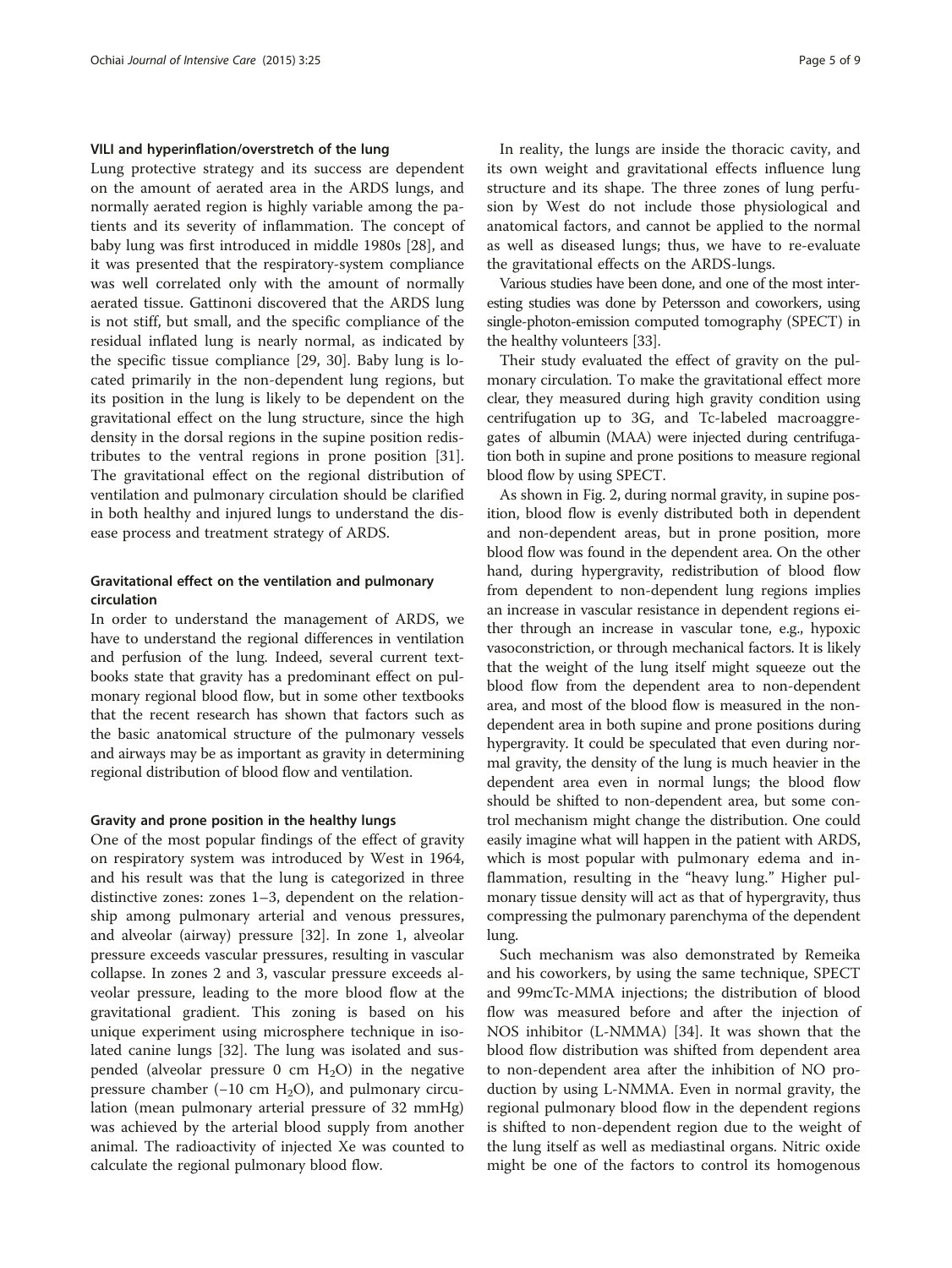<span id="page-5-0"></span>

distribution of pulmonary blood flow in normal healthy humans.

# What happens to the ventilation distribution during supine as well as prone position?

As mentioned above, the intensive evaluation has been done to look at the gravitational effect on the regional pulmonary blood flow, and regional ventilation, and it has been also evaluated by means of various interventions. One of those was done in the healthy volunteers, who were anesthetized with propofol and mechanically ventilated, and regional ventilation and pulmonary perfusion were evaluated using the same SPECT technique as previous studies [\[35\]](#page-8-0). They measured regional pulmonary perfusion and ventilation and calculated ventilation/ perfusion ratio (V/Q ratio) at 21 gravitational regions from ventral to dorsal orientation. They found a more homogenous V/Q ratio in the lungs in prone position than in supine position.

Those SPECT studies in healthy volunteers indicate very important findings; the lungs in the thorax is affected by the gravitational effect, the weight of the lung itself would squeeze the regional blood flow from dependent region to non-dependent region, the distribution of blood flow would be adjusted by the production of NO in the dependent region to maintain the homogenous V/Q ratio in the lungs, and V/Q ratio would be more homogenous in prone position than in supine position. Prone position might be more physiologically appropriate than supine in human population.

We still do not know whether such adjustment to obtain a more homogenous distribution of regional pulmonary blood flow and ventilation is also true in patients with ARDS, thus, the goal of the lung protective strategy would be better homogeneity of regional ventilation and perfusion in those suffered lungs.

There is an important suggestion that the gravity is not the only factor to control the distribution of pulmonary blood flow and ventilation, because the blood flow at the same vertical height (iso-heights) was not uniformly distributed [[36](#page-8-0)–[38\]](#page-8-0). Regional ventilation was also measured, and a wide variety of distribution, independent from gravity was found [[39](#page-8-0)]. Those findings suggest that under conditions of constant cardiac output and perfusion pressure, variations in blood flow arise from the basic architecture of the pulmonary vessels, and the same mechanism could determine the regional distribution of ventilation [\[40, 41\]](#page-8-0). In patients with ARDS, their lung structure is highly affected by serious inflammation and pulmonary edema, and the increased weight would act as hypergravity to squeeze the blood flow as well as ventilation out of the dependent area to the non-dependent region. And the prone positioning is preferable for those patients, since the distribution of pulmonary perfusion and ventilation is more homogenous than in the supine position even in the diseased lungs.

# Baby lungs and alveolar recruitment

As mentioned above, the ARDS lung is characterized by the small-aerated region, called baby lung. The damage to the alveolar-capillary membrane leads to high-permeability edema with wash-out or dilution of the surfactant and inactivation of the surfactant by plasma components, such as fibrin, albumin, globulin and hemoglobin, and cell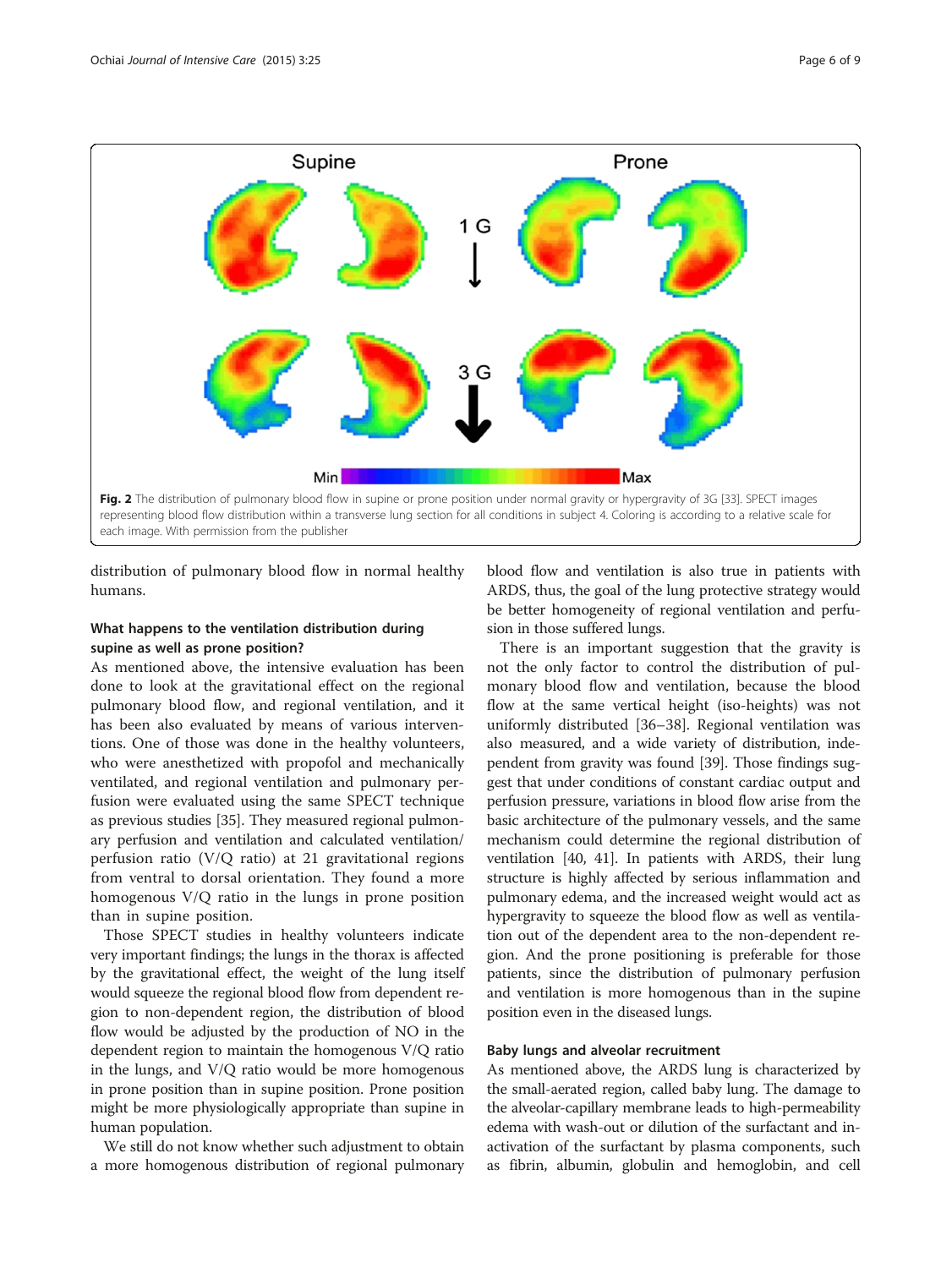membrane lipids [\[42](#page-8-0), [43](#page-8-0)]. The large and injurious tidal volume is one of the factors, which disturb pulmonary surfactant. Isolated rat lungs were mechanically ventilated with large tidal volume of 20 ml/kg without PEEP, and morphometric analysis was done to quantify the components of surfactants such as tubular myelin, lamellar body, and multilamellar structure [\[44\]](#page-8-0). The amount of those pulmonary surfactants was highly reduced, and minimum surface tension increased while lung compliance was decreased in the injurious group, compared with control group. Thus, ARDS is associated with systematic and lung inflammation, and the reduction of pulmonary surfactant will increase the surface tension of the alveoli and also increase the shear stress among the affected alveoli. Such disease process may set a question whether we have to open the atelectatic lung region. If we could open the atelectasis during the mechanical ventilation and keep it open, it will reduce the stress-induced-inflammation and improve the gas exchange, especially oxygenation. However, there has been not enough evidence whether we have to open up the lung in order to improve the outcome of ARDS.

There have been issues regarding the way of mechanical ventilation of patients with ARDS, and relatively higher PEEP may keep the alveoli open at end-expiration, thus preventing atelectrauma and biotrauma [[45](#page-8-0), [46\]](#page-8-0). Various meta-analysis and systematic reviews to investigate the role of PEEP for ARDS have resulted in the inconsistent conclusions. It could be because the disease process of each patient was different and the level of PEEP, which was needed to keep the alveoli open, was not properly evaluated nor known. Recruitment maneuvers (RM) are often preformed to increase the volume of aerated lungs, thereby improving the gas exchange. Sustained CPAP as high as 40 cm  $H_2O$ , periodic sighs, step-wise increase in PEEP, and inspiratory pressure have been attempted. It is all dependent on the amount of aerated region of the lungs to determine the VILI, while the RM might worsen tidal hyperinflation, with over-distension of compliant, or normal, part of the lung tissue, predisposing them to VILI [[47, 48\]](#page-8-0). Despite an improvement in oxygenation, clinical trials have not found a survival benefit, and there is insufficient evidence for routine use of RMs at this stage [\[49](#page-8-0)–[51\]](#page-8-0).

One of such approaches was to evaluate the effect of PEEP to recruit the ARDS-model-lungs on the best compromise between mechanical stress and lung aeration in oleic acid-induced lung injury [\[52](#page-8-0)]. In this study, the adjustment of PEEP to avoid both alveolar derecruitment and hyperinflation was evaluated by CT scanning by measuring the distribution of lung aeration.

In conclusion, PEEP at which the highest respiratorysystem compliance occurred, obtained by descending PEEP titration, corresponded to the largest amount of normally

aerated areas, with the least amount of collapsed and hyperinflated areas. The institution of higher levels of PEEP reduced both compliance and poorly aerated areas but increased hyperinflated areas. The lower PEEP level consistently enhanced poorly or non-aerated areas as well as tidal re-aeration, with the reduction in compliance. Hence, monitoring respiratory mechanics during a PEEP titration procedure may be a useful adjunct to optimize lung aeration.

Thus, the optimal setting of mechanical ventilation has been challenged by means of chest CT scanning [[53](#page-8-0), [54](#page-8-0)], but such approach might not be practical for the patients on mechanical ventilation in the ICU. Less invasive and continuous monitoring of regional ventilation is desirable, since the ventilation settings are of such high importance to improve the outcome of patients with ARDS.

# Electrical impedance tomography, a new type of monitoring in the future

By recruiting the collapsed lungs, we try to open up the lungs and keep it open to improve gas exchange and to reduce the stress by mechanical ventilation. The ideal goal is to minimize the mechanical-ventilation-induced stress on the lungs, in order to minimize the part of the lungs with hyperinflation as well as collapse. This is the best compromise of mechanical ventilation, because the airway pressures, such as inspiratory plateau pressure and PEEP level, are common to all the airway and alveoli. It is a common way to assess the appropriateness of ventilation by CT scanning data, since CT is regarded as the gold standard to assess the effect of a recruitment maneuver and PEEP level applied on the aeration of the atelectatic lung [[53, 54\]](#page-8-0). However, the obvious disadvantage of repeated CT scans, such as transportation-related risks and excessive radiation exposure, reduces the application of CT as a tool for assessment of recruitment.

On the other hand, electrical impedance tomography (EIT) is a real-time monitoring device, which has proven to correlate well with CT for assessment of changes in gas volume and tidal volume [[55](#page-8-0)–[57](#page-8-0)]. Several EIT parameters have been developed to collect more data on ventilation distribution in order to optimize ventilator settings [\[58](#page-8-0)–[60\]](#page-8-0). Typical parameters used to describe the homogeneity of ventilation in the lungs are regional ventilation delay (RVD) [[61](#page-8-0), [62](#page-8-0)], intra-tidal gas distribution (ITV) and its index (ITVI) [[61](#page-8-0)], center of ventilation (COV) [\[59](#page-8-0)], and global inhomogeneity index (GII) [[63](#page-8-0)]. Blankman and coworkers studied a decremental PEEP trial in 12 post-cardiac surgery patients, and at each PEEP step, those EIT parameters were measured and evaluated [[64](#page-8-0)]. They examined whether one specific EIT parameter is able to describe the optimal PEEP level at the bedside. In those postoperative patients, ITV index was comparable with dynamic compliance to indicated optimal PEEP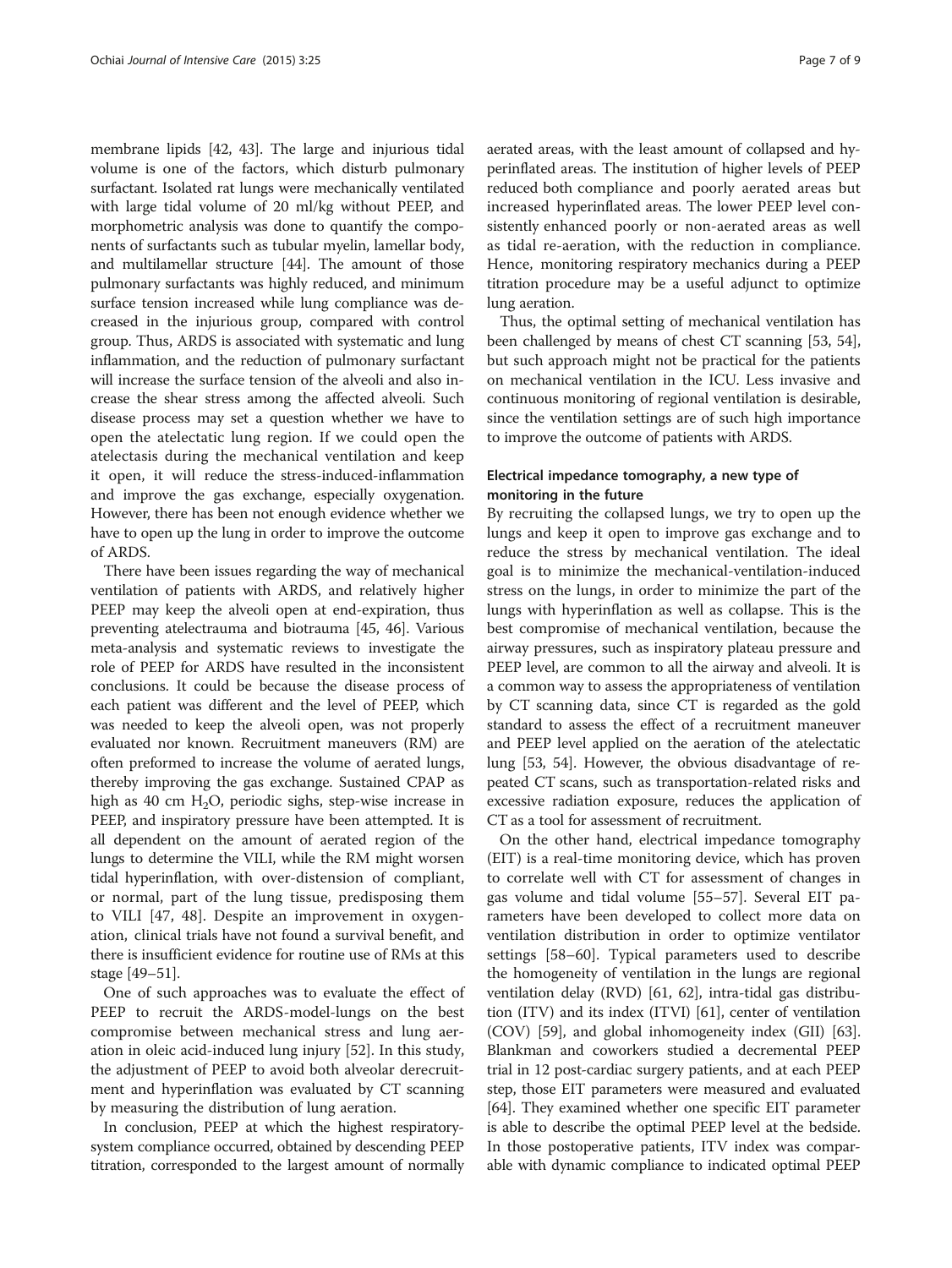<span id="page-7-0"></span>level, minimizing overdistention in the non-dependent lung and lung collapse in the dependent lung.

EIT could provide us with a new type of monitoring the regional distribution of ventilation non-invasively and continuously at the bedside. However, extensive clinical studies are needed to elucidate such information could lead to better outcome in patients with ARDS.

# Conclusions

The pathophysiology of ARDS has been intensively and continuously studied in both clinical and experimental settings for the last 50 years, but still the mortality rate for ARDS is as high as 30–40 %. The lung protective ventilation has become the standard treatment strategy for the patients with ARDS. It has been clearly demonstrated that the driving pressure could be the ventilatory parameter, which significantly predicts and affects the outcome, based on the pooled data by using a statistical tool known as multilevel mediation analysis. The lower the driving pressure, the better the outcome. It is essential to prove that this statistical finding is true for patients with ARDS in clinical settings. Moreover, although in that article, the level of PEEP does not affect the outcome, we still have to elucidate how to determine the best level of PEEP in order to obtain homogenous gas distribution, thus improving oxygenation and lung injury.

Prone positioning seems physiologically correct in terms of better gas exchange, but it should be considered with monitoring the regional distribution of both ventilation and pulmonary perfusion. And gravitational effects on both ventilation and pulmonary perfusion in ARDS should be clarified.

Mechanical ventilation could be harmful for the healthy as well as injured lungs by an inappropriate setting of the ventilator, but mechanical ventilation is still and will be a standard care for patients with ARDS even after the introduction of ECMO. For a better outcome of ARDS, there are various questions of mechanical ventilation to be solved, such as management of spontaneous breathing, use of neuromuscular blocking agents, and clinical significance of transpulmonary-pressure, which will provide a new approach to the settings of mechanical ventilation. All the answers to these things are too fascinating to wait for.

#### Abbreviations

ARDS: acute respiratory distress syndrome; ALI: acute lung injury; RCT: randomized controlled study; RR: relative risk; APACHE: Acute Physiology and Chronic Health Evaluation; VILI: ventilator-induced lung injury; CT: computed tomogramphy; ECMO: extracorporeal membrane oxygenation.

#### Competing interests

The author declares that they have no competing interests.

#### Authors' information

RO holds the degrees MD and PhD, is a Professor and Chairman of the Department of Anesthesiology, Faculty of Medicine, Toho University, the Director of the Intensive Care Unit, Oomori Medical Center, Toho University, and the Director of the Respiratory Care Team, Oomori Medical Center, Toho University.

#### Received: 14 March 2015 Accepted: 13 May 2015 Published online: 17 June 2015

#### References

- 1. Ashbaugh DG, Bigelow DB, Petty TL, Levine BE. Acute respiratory distress in adults. Lancet. 1967;290:319–23.
- 2. ARDS Definition Task Force, Ranieri VM, Rubenfeld GD, Thompson BT, Ferguson ND, Caldwell E, et al. Acute respiratory distress syndrome: the Berlin definition. JAMA. 2012;307:2526–33.
- 3. Phua J, Badia JR, Adhikari NK, Friedrich JO, Fowler RA, Singh JM, et al. Has mortality from acute respiratory distress syndrome decreased over time? A systematic review. Am J Respir Crit Care Med. 2009;179:220–7.
- 4. Bernard GR, Artigas A, Brigham KL, Carlet J, Falke K, Hudson L, et al. The American-European Consensus Conference on ARDS. Definitions, mechanisms, relevant outcomes, and clinical trial coordination. Am J Respir Crit Care Med. 1994;149(3 Pt 1):818–24.
- 5. Rubenfeld GD, Caldwell E, Peabody E, Weaver J, Martin DP, Neff M, et al. Incidence and outcomes of acute lung injury. N Engl J Med. 2005;353:1685–93.
- 6. Ferring M, Vincent JL. Is outcome from ARDS related to the severity of respiratory failure? Eur Respir J. 1997;10:1297–300.
- 7. Suchyta MR, Clemmer TP, Elliot CG, Orme JF, Weaver LK. The adult respiratory distress syndrome: a report of survival and modifying factors. Chest. 1992;101:1074–9.
- 8. Hickling KG, Walsch J, Henderson S, Jackson R. Low mortality rate in adult respiratory distress syndrome using low-volume, pressure-limited ventilation with permissive hypercapnia: a prospective study. Crit Care Med. 1994;22:1568–78.
- Bell RC, Coalson JJ, Smith JD, Johanson Jr WG. Multiple organ system failure and infection in adult respiratory distress syndrome. Ann Intern Med. 1983;99:293–8.
- 10. Amato MB, Barbas CS, Medeiros DM, Magaldi RB, Schettino GP, Lorenzi-Filho G, et al. Effect of a protective-ventilation strategy on mortality in the acute respiratory distress syndrome. N Engl J Med. 1998;338:347–54.
- 11. The acute respiratory distress syndrome network. Ventilation with lower tidal volumes as compared with traditional tidal volumes for acute lung injury and the acute respiratory distress syndrome. N Engl J Med. 2000;342:1301–8.
- 12. Brochard L, Roudot-Thoraval F, Roupie E, Delclaux C, Chastre J, Fernandez-Mondejar E, et al. Tidal volume reduction for prevention of ventilator induced lung injury in acute respiratory distress syndrome. The multicenter trial group on tidal volume reduction in ARDS. Am J Respir Crit Care Med. 1998;158:1831–8.
- 13. Brower RG, Shanholtz CB, Fessler HE, Shade DM, White Jr P, Wiener CM, et al. Prospective, randomized controlled clinical trial comparing traditional versus reduced tidal volume ventilation in acute respiratory distress syndrome patients. Crit Care Med. 1999;27:1492–8.
- 14. Stewart TE, Meade MO, Cook DJ, Granton JT, Hodder RV, Lapinsky SE, et al. Evaluation of a ventilation strategy to prevent barotrauma in patient at high risk for acute respiratory distress syndrome: pressure and volume limited ventilation strategy group. New Engl J Med. 1998;338:355–61.
- 15. Villar J, Kacmarek RM, Perez-Mendez L, Aguirre-Jaime A. A high positive end-expiration pressure, low tidal volume ventilatory strategy improves outcome in persistent acute respiratory distress syndrome: a randomized, controlled trial. Crit Care Med. 2006;34:1311–8.
- 16. Petrucci N, Iacovelli W. Lung protective ventilation strategy for the acute respiratory distress syndrome. Cochrane Database Syst Rev. 2007;3:CD003844.
- 17. Petrucci N, De Feo C. Lung protective ventilation strategy for the acute respiratory distress syndrome. Cochrane Database Syst Rev. 2013;2:CD003844.
- 18. Eichacker PQ, Gerstenberger EP, Banks SM, Cui X, Natanson C. Meta- analysis of acute lung injury and acute respiratory distress syndrome trials testing low tidal volumes. Am J Respir Crit Care Med. 2002;166:1510–4.
- 19. Amato MB, Meade MO, Slutsky AS, Brochard L, Costa EL, Schoenfeld DA, et al. Driving pressure and survival in the acute respiratory distress syndrome. N Engl J Med. 2015;372(8):747–55.